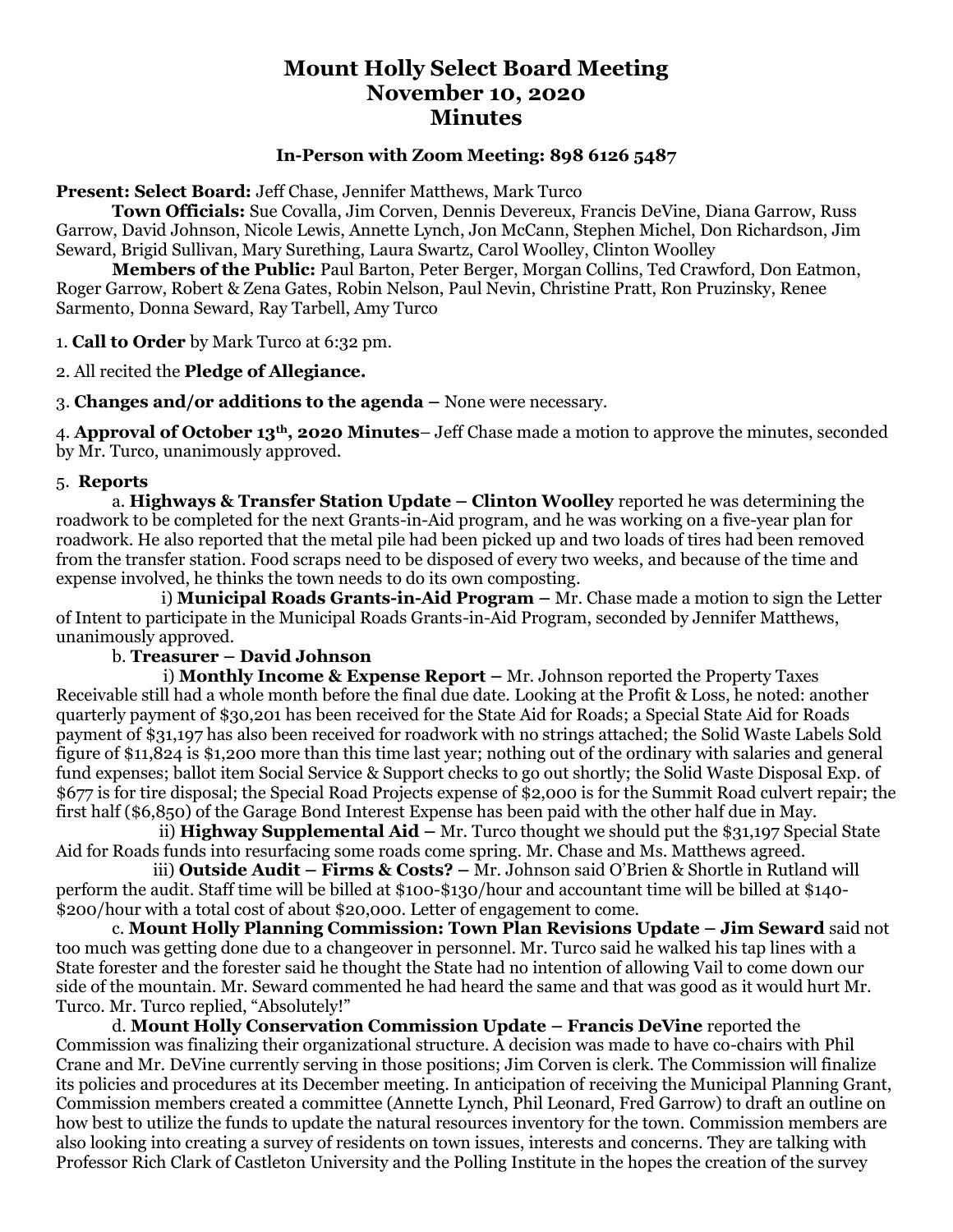will become a student project. Peter Smith, Mr. Corven and Mr. DeVine are gathering data for the survey. The Commission is monitoring grants available through the Lake Champlain Basin Program, and Commission members are looking into trainings available through the Agency of Natural Resources.

e. **Rutland Regional Planning Commission Update –** Jon McCann reported the meeting focused on how towns could create a Communications Union District to pursue better broadband access. Mount Holly has almost 100% coverage, so this is not an issue here.

f. **Rutland Regional Transportation Council Update – Don Richardson** was not present.

g. **Rutland County Solid Waste District Update – Clinton Woolley** reported that after a twohour discussion on the budget, it was discovered the meeting was not a legal meeting.

#### 6. **Old Business**

a. **Administrative Officer Appointment –** Ms. Matthews noted this was an item that was tabled last month after a fair amount of discussion. She stated the following: the VT State Statutes (VSA 24§4448(a)) require the appointment of an Administrative Officer (AO) after the adoption of by-laws; Mount Holly's Subdivision Regulations are by-laws; Mr. Johnson stated last month that there are funds available to cover the costs associated with the Administrative Officer; the Planning Commission by unanimous motion approved the AO job description on September 22, 2020; and the Planning Commission recommended, again by unanimous motion, the appointment of Renee Sarmento to be the Administrative Officer. Mr. Johnson again stated there was \$2,000 available in the budget for the Planning Commission clerk and Administrative Officer. Ms. Matthews pointed out we were now over four months into the fiscal year with none of that amount spent to date and only \$150 per month needed for the Planning Commission clerk's pay. Stephen Michel asked what the requirements were for the AO. Ms. Matthews read from the aforementioned State Statute, noting that the Town of Mount Holly was currently in violation of State Statute. She also said she had spoken with an attorney at the VT League of Cities and Towns about the recommendation of the former Select Board chair that it was in the best interest of the Select Board to ignore State Statutes. The attorney stated that any Statute with the word "shall" is creating an obligation or a duty or a required action that cannot be ignored, and that the town cannot decide to ignore or not follow State Statute. Ms. Matthews stated she did not think it was in the best interest of the town to have the Select Board knowingly violate State Statute. Mr. Chase pointed out the Flood Hazard Regulations also require an Administrative Officer. Additional discussion ensued, including the difference between the Administrative Officer position which is a statutory position and that of the Planning Commission clerk which serves as an aid to the Planning Commission. For all of these reasons, Ms. Matthews made a motion to appoint Renee Sarmento the Administrative Officer, seconded by Mr. Chase, unanimously approved.

b. **Permit Application Fee Schedule –** Mr. Turco asked if the old fee schedule had been found. Mr. Seward said no schedule was found but the fees were \$150 per lot for either a minor subdivision or a major subdivision. Ms. Matthews referred to several documents provided to the Select Board by the Planning Commission. The first document notes the current fees and what those fees would be if adjusted for inflation. The Building Construction Registration Ordinance states the Select Board "may adjust the fee and fine on an annual basis." The ordinance was adopted in March of 1995. The building construction registration fee was \$20 then, and 25 years later, the fee is still \$20. That fee would be \$35 today if adjusted for inflation. The Subdivision Regulations also state the Select Board can review and adjust fees. Both the minor and major subdivision fees were \$150 per lot when the ordinance was adopted in March of 1998, and 22 years later, the fees are the same. Those fees would be \$242 per lot today if adjusted for inflation. The Planning Commission recommends the minor subdivision fee remain at \$150 per lot, and the major subdivision fee be raised to \$350 per lot. Mr. Turco said \$350 was too high. Ms. Matthews stated the fees were just a recommendation by unanimous motion from the Planning Commission, but it is the Select Board that sets the fees. Nevertheless, she said she was grateful to the Planning Commission for the time and effort they put in to researching and preparing these documents for the Select Board. Discussion ensued about the fees including: Select Board decides fees and provides a 30-day notice for comments on new fees; Mr. Michel stated he did not understand the issues at the previous Planning Commission meeting and wanted to reconsider his decision; Mr. Seward stated it takes 20 minutes more to do a major subdivision than the time needed to do a minor subdivision; fees reviewed for surrounding communities are generally higher than current proposed fees; administration fee may require ordinance change; removal of the word 'permit' from fee schedule; and other items. Ms. Matthews made a motion to set the Building Construction Registration fee at \$25, the Minor Subdivision Fee at \$150 per lot, and the Major Subdivision Fee for four or more lots at \$200 per lot, seconded by Mr. Chase. Ms. Matthews and Mr. Chase voted aye; Mr. Turco voted nay.

c. **Select Board Admin. Assistant –** Ms. Matthews reported the ad for the position had run twice in the *Vermont Journal.* It was listed on the Town website and it had run in the *Chit Chat*. To date, no responses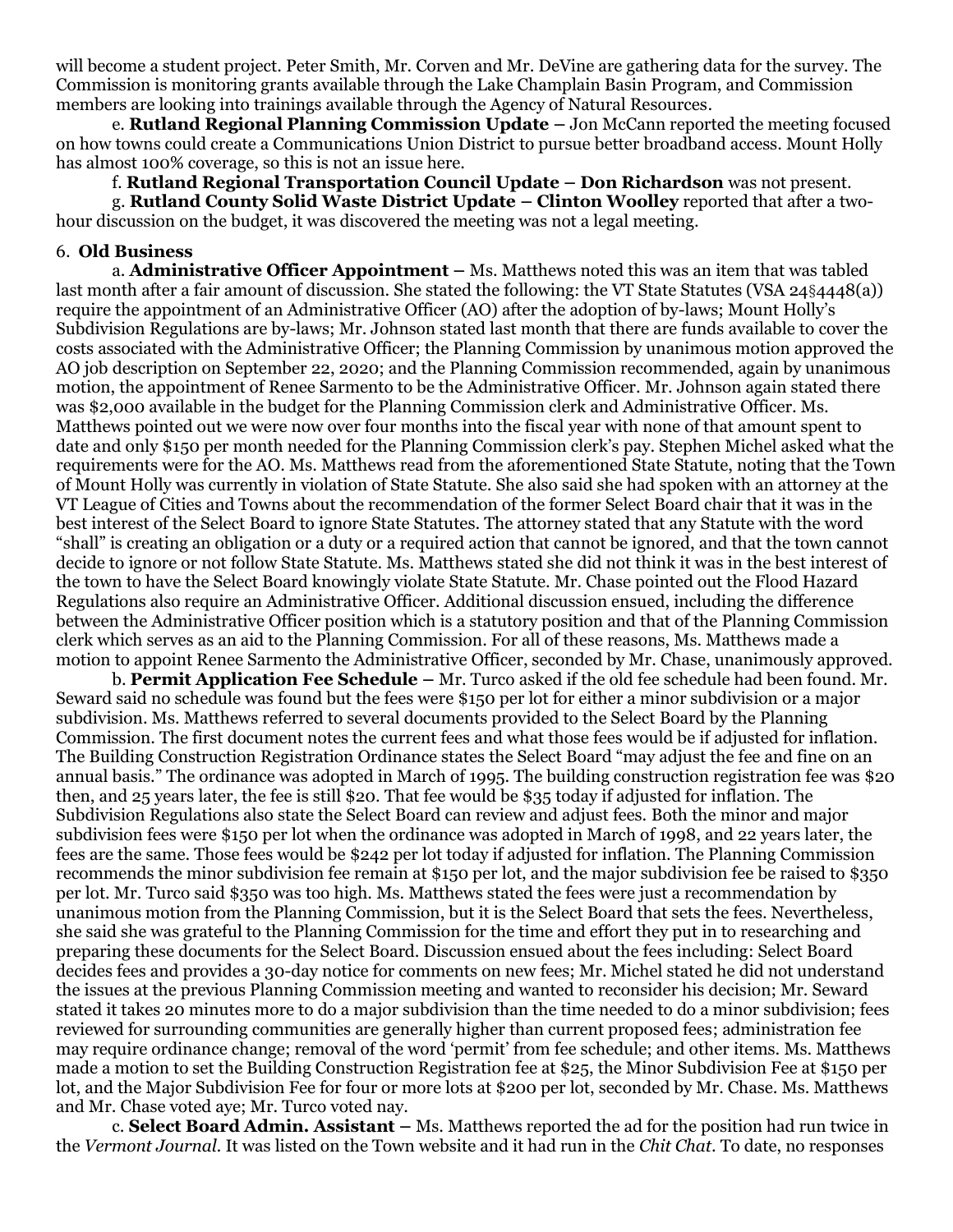have been received. It was agreed to continue to run the ad in the *Vermont Journal* and the *Chit Chat*, and to run it in the *Rutland Herald*.

d. **Other –** There was no additional Ongoing & Old Business.

## 7. **New Business**

a. **Planning Commission Appointment – Two Terms to November 2023 –** Ms. Matthews stated two Letters of Interest had been received. Mr. Chase made a motion to appoint Lisa Terreri and Brigid Sullivan to the Planning Commission, the terms running until November 2023, seconded by Ms. Matthews, unanimously approved.

b. **Conservation Commission Appointment – One Term to September 2021 –** Ms. Matthews stated one Letter of Interest had been received. Mr. Turco made a motion to appoint Nicole Lewis to the Conservation Commission, the term running until September 2021, seconded by Ms. Matthews, unanimously approved.

c. **Town of Mount Holly Website – Jim Corven** submitted some information on municipal websites to the Select Board. He stated it did not reflect well on the town to have an 'unofficial' website as it made it seem the town was not up to speed. He said websites are now considered part of a town's infrastructure and should be maintained. He said that as far as he could tell the agendas and minutes were posted in a timely manner on the website which is what is needed for a website to be official. Dennis Devereux stated that many small towns did not have the ability to maintain a website and are not required to do so. Amy Turco said it will cost her business over \$5,000 to update their website and the town could not afford that expense. Mr. Corven stated his request was only to have the website be official rather than unofficial. Discussion ensued about the importance of websites, the information online about Mount Holly, the five-day posting requirement for the minutes, and the distinction between an official and unofficial website. Ms. Matthews noted that the town did currently have the ability to meet the five-day posting requirement for the website, and she concurred with those who thought the website should be official. Mr. Turco and Mr. Chase preferred to table the issue until a Select Board admin person was hired so as to roll the website duties into that position. Ms. Matthews stated that adding those duties on top of all the others required of a 10-hour-a-week admin assistant was unrealistic.

d. **Social Service Appropriation Policy –** Ms. Matthews explained the need for a written policy for social service appropriations as more requests are made for tax-payer funds to help cover the requesting organizations' expenses. The organizations need to know the procedure for a request. The policy proposed is based on VLCT's model policy and it exactly replicates the town's current informal policy. Discussion ensued. Mr. Johnson asked if a policy needed to be warned. Ms. Matthews stated she thought not. Mr. Turco and Mr. Chase wanted to wait to see if a policy does need to be warned. Item tabled and will be revisited next month.

e. **Okemo Valley TV Contribution –** Mr. Turco said it had been brought to us to do something for their extra efforts. Ms. Matthews explained that Okemo Valley TV had gone above and beyond in helping the town initially transition to Zoom meetings and currently in setting up the hybrid model for both the Zoom and in-person meeting. It was suggested that some additional funds be provided to Okemo Valley TV as a show of appreciation for all their efforts. Discussion ensued. Mr. Turco stated they had spent a lot of time setting up for the meetings, and he made a motion to make an additional one-time contribution of \$500 to Okemo Valley TV, seconded by Mr. Chase, unanimously approved.

f. **Don Eatmon's Letter –** Mr. Eatmon read his letter stating that Ms. Matthews had a conflict of interest when discussing Vail because she lives on Branch Brook Road. Ms. Matthews addressed several issues raised in the letter (quotes are from Mr. Eatmon's letter):

- The Select Board did not form "a commission to change the Town Plan." The Select Board asked the Planning Commission to strengthen the town plan.
- "If there was ever any development on the west side of Okemo, the ONLY access road is Branch Brook Road." Vail would want direct access off of VT Route 103 to any ski area development on the west of the mountain either using Station Road or punching in a road near Wright Construction, especially as the Jackson Gore development continues to creep closer to Mount Holly up VT Route 103. Access along Healdville & Branch Brook Roads seems unlikely.
- ". . . development would impact Ms Mathews property." The Branch Brook Road property is solely owned by Ms. Matthews' husband, who welcomes any and all development associated with Vail as it would greatly increase the value of his property, and who does not necessarily agree with Ms. Matthews' goal to keep Mount Holly affordable for Vermonters.

Ms. Matthews clarified several other issues and she stated that she had no problem recusing herself from "discussions or actions regarding changing the Town Plan to prevent development of the west side of Okemo." Ms. Matthews asked if Mr. Eatmon thought the conflict of interest policy also applied to Mr. Turco with his